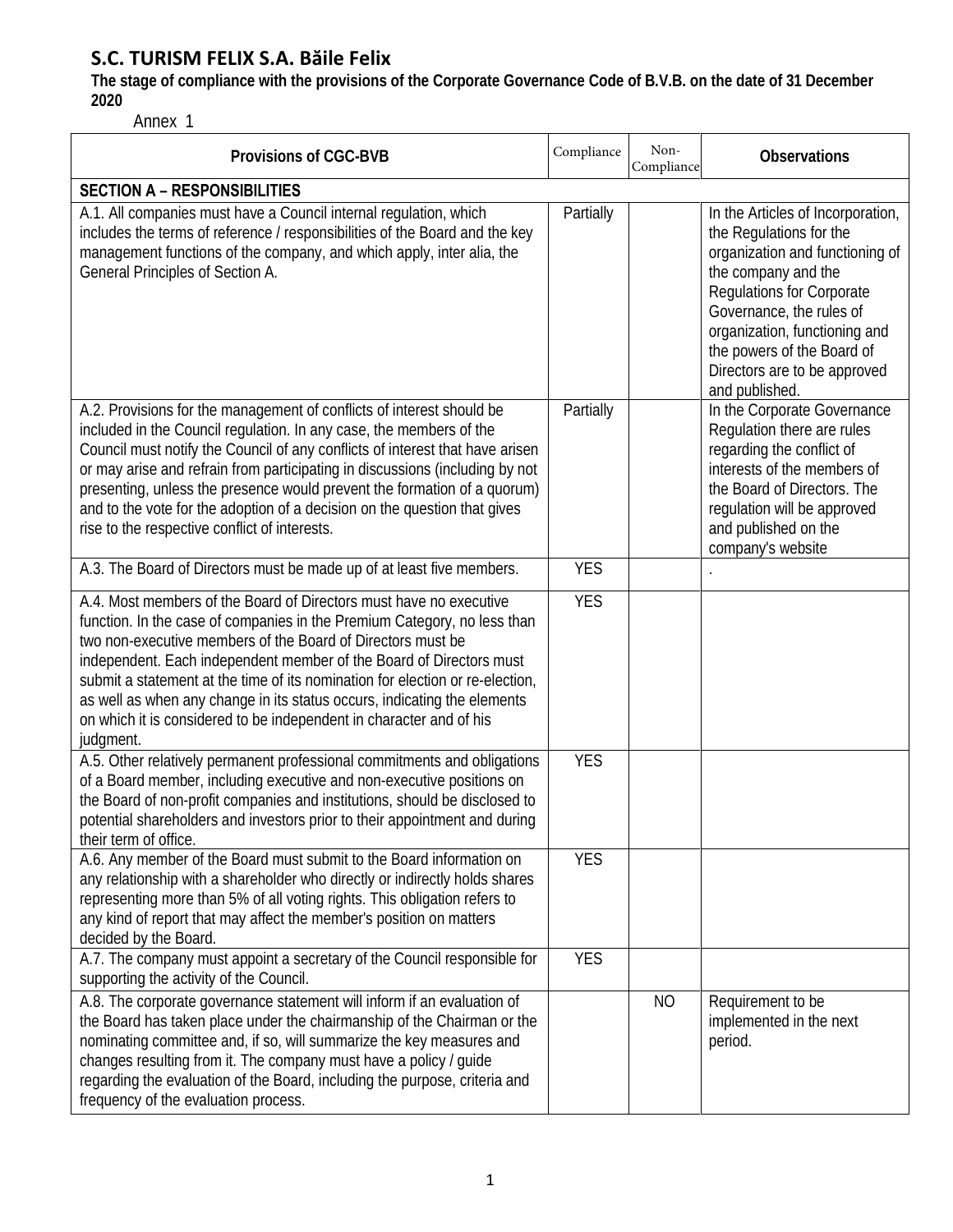**The stage of compliance with the provisions of the Corporate Governance Code of B.V.B. on the date of 31 December 2020**

| A.9. The corporate governance statement must contain information on the<br>number of meetings of the Board and committees during the last year, the<br>participation of the directors (in person and in absence) and a report of<br>the Board and committees on their activities.                                                                                                                                                                                                  |            | <b>NO</b>          | Requirement to be<br>implemented in the next<br>period.         |
|------------------------------------------------------------------------------------------------------------------------------------------------------------------------------------------------------------------------------------------------------------------------------------------------------------------------------------------------------------------------------------------------------------------------------------------------------------------------------------|------------|--------------------|-----------------------------------------------------------------|
| Provisions of CGC-BVB                                                                                                                                                                                                                                                                                                                                                                                                                                                              | Compliance | Non-<br>Compliance | <b>Observations</b>                                             |
| A.10. The corporate governance statement must contain information on<br>the exact number of independent members of the Board of Directors.                                                                                                                                                                                                                                                                                                                                         | <b>YES</b> |                    |                                                                 |
| A.11. The Board of Premium Category Companies must establish a<br>nominating committee made up of non-executive members, which will<br>lead the procedure for appointing new members to the Board and make<br>recommendations to the Council. Most members of the nominating<br>committee must be independent.                                                                                                                                                                     | <b>YES</b> |                    |                                                                 |
| SECTION B - RISK MANAGEMENT AND INTERNAL CONTROL SYSTEM                                                                                                                                                                                                                                                                                                                                                                                                                            |            |                    |                                                                 |
| B.1. The Board must establish an audit committee in which at least one<br>member must be an independent non-executive director. In the case of<br>companies in the Premium Category, the audit committee must be made<br>up of at least three members and the majority of the members of the audit<br>committee must be independent.                                                                                                                                               | <b>YES</b> |                    |                                                                 |
| B.2. The chairman of the audit committee must be an independent non-<br>executive member.                                                                                                                                                                                                                                                                                                                                                                                          | <b>YES</b> |                    |                                                                 |
| B.3. Within its responsibilities, the audit committee must carry out an<br>annual evaluation of the internal control system                                                                                                                                                                                                                                                                                                                                                        | <b>YES</b> |                    |                                                                 |
| B.4. The evaluation must take into account the effectiveness and<br>comprehension of the internal audit function, the adequacy of the risk<br>management and internal control reports submitted to the Council's audit<br>committee, the promptness and effectiveness with which the executive<br>management resolves the weaknesses or weaknesses identified as a<br>result of the control. internal and the presentation of relevant reports to<br>the attention of the Council. | Partially  |                    | Requirement to be totally<br>implemented in the next<br>period. |
| B.5. The audit committee must evaluate conflicts of interest regarding the<br>transactions of the company and its subsidiaries with related parties.                                                                                                                                                                                                                                                                                                                               |            | <b>NO</b>          | Requirement to be totally<br>implemented in the next<br>period. |
| B.6. The audit committee must evaluate the effectiveness of the internal<br>control system and the risk management system.                                                                                                                                                                                                                                                                                                                                                         |            | <b>NO</b>          | Requirement to be totally<br>implemented in the next<br>period. |
| B.7. The audit committee should monitor the application of legal<br>standards and generally accepted internal audit standards. The audit<br>committee must receive and evaluate the reports of the internal audit<br>team.                                                                                                                                                                                                                                                         | <b>YES</b> |                    |                                                                 |
| B.8. Whenever the Code mentions reports or analyzes initiated by the<br>Audit Committee, they must be followed by periodic (at least annually) or<br>ad-hoc reports which must be submitted to the Council afterwards.                                                                                                                                                                                                                                                             | <b>YES</b> |                    |                                                                 |
| B.9. No shareholder may be granted preferential treatment over other<br>shareholders in connection with transactions and agreements concluded<br>by the company with shareholders and their affiliates.                                                                                                                                                                                                                                                                            | <b>YES</b> |                    |                                                                 |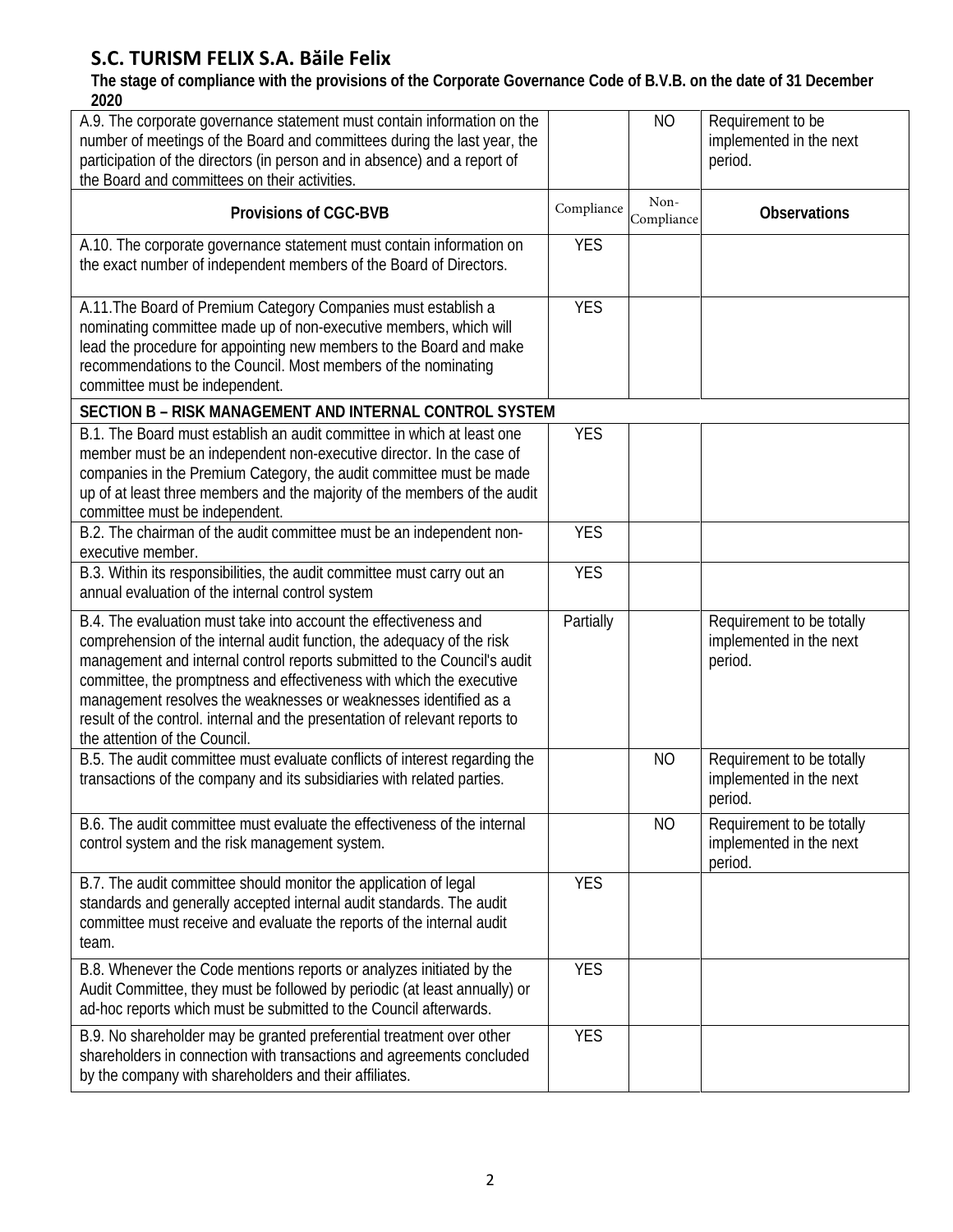**The stage of compliance with the provisions of the Corporate Governance Code of B.V.B. on the date of 31 December 2020**

| B.10. The Board must adopt a policy to ensure that any transaction of the<br>company with any of the companies with which it has close relationships<br>whose value is equal to or greater than 5% of the company's net assets<br>(according to the latest financial report) is approved by the Council<br>following a mandatory opinion of the Council's audit committee and<br>correctly disclosed to the shareholders and potential investors, insofar as<br>these transactions fall within the category of events that are subject to<br>reporting requirements | <b>YES</b> |                    |                                                                                                                                  |
|---------------------------------------------------------------------------------------------------------------------------------------------------------------------------------------------------------------------------------------------------------------------------------------------------------------------------------------------------------------------------------------------------------------------------------------------------------------------------------------------------------------------------------------------------------------------|------------|--------------------|----------------------------------------------------------------------------------------------------------------------------------|
| <b>Provisions of CGC-BVB</b>                                                                                                                                                                                                                                                                                                                                                                                                                                                                                                                                        | Compliance | Non-<br>Compliance | <b>Observations</b>                                                                                                              |
| B.11. Internal audits must be performed by a structurally separate division<br>(internal audit department) within the company or by hiring an<br>independent third party entity.                                                                                                                                                                                                                                                                                                                                                                                    | <b>YES</b> |                    |                                                                                                                                  |
| B.12. In order to ensure the fulfillment of the main functions of the internal<br>audit department, it must report functionally to the Council through the<br>audit committee. For administrative purposes and within the obligations of<br>management to monitor and reduce risks, it must report directly to the<br>General Manager.                                                                                                                                                                                                                              | <b>YES</b> |                    |                                                                                                                                  |
| <b>SECTION C - JUST REWARD AND MOTIVATION</b>                                                                                                                                                                                                                                                                                                                                                                                                                                                                                                                       |            |                    |                                                                                                                                  |
| C.1. The company must publish on its website the remuneration policy<br>and include in the annual report a statement regarding the implementation<br>of the remuneration policy during the annual period under review. Any<br>essential change in the remuneration policy must be published in good<br>time on the company's website.                                                                                                                                                                                                                               |            | N <sub>O</sub>     | The remuneration policy of the<br>Directors and the General<br>Manager is the one provided<br>for in the Management<br>Contract. |
| SECTION D - ADDING VALUE THROUGH INVESTOR RELATIONS                                                                                                                                                                                                                                                                                                                                                                                                                                                                                                                 |            |                    |                                                                                                                                  |
| D.1. The company must organize an Investor Relations service -<br>indicating to the general public the responsible person / persons or the<br>organizational unit. In addition to the information required by the legal<br>provisions, the company must include on its website a section dedicated<br>to Investor Relations, in Romanian and English, with all relevant<br>information of interest to investors, including:                                                                                                                                         | Parțial    |                    | La nivelul societății există un<br>departament juridic care<br>gestionează relația cu<br>acționarii.                             |
| D.1.1. The main corporate regulations: the articles of incorporation, the<br>procedures regarding the general meetings of the shareholders.                                                                                                                                                                                                                                                                                                                                                                                                                         | <b>YES</b> |                    |                                                                                                                                  |
| D.1.2. The professional CVs of the members of the management bodies<br>of the company, other professional commitments of the members of the<br>Board, including executive and non-executive positions in the boards of<br>directors of companies or non-profit institutions.                                                                                                                                                                                                                                                                                        | <b>YES</b> |                    |                                                                                                                                  |
| D.1.3. Current reports and periodic reports (quarterly, half-yearly and<br>annual) - at least those referred to in point D.8 - including current reports<br>with detailed information regarding non-compliance with this Code.                                                                                                                                                                                                                                                                                                                                      | <b>YES</b> |                    |                                                                                                                                  |
| D.1.4. Information regarding the general meetings of the shareholders:<br>the agenda and the information materials.                                                                                                                                                                                                                                                                                                                                                                                                                                                 | <b>YES</b> |                    |                                                                                                                                  |
| D.1.6. The name and contact details of a person who will be able to<br>provide, upon request, relevant information.                                                                                                                                                                                                                                                                                                                                                                                                                                                 | <b>YES</b> |                    |                                                                                                                                  |
| D.1.7. Company presentations (eg, investor presentations, quarterly<br>results presentations, etc.), financial statements (quarterly, half-yearly,<br>annual), audit reports and annual reports.                                                                                                                                                                                                                                                                                                                                                                    | Partially  |                    | The company does not<br>present information to<br>investors, summarizing the<br>mandatory minimum reports.                       |